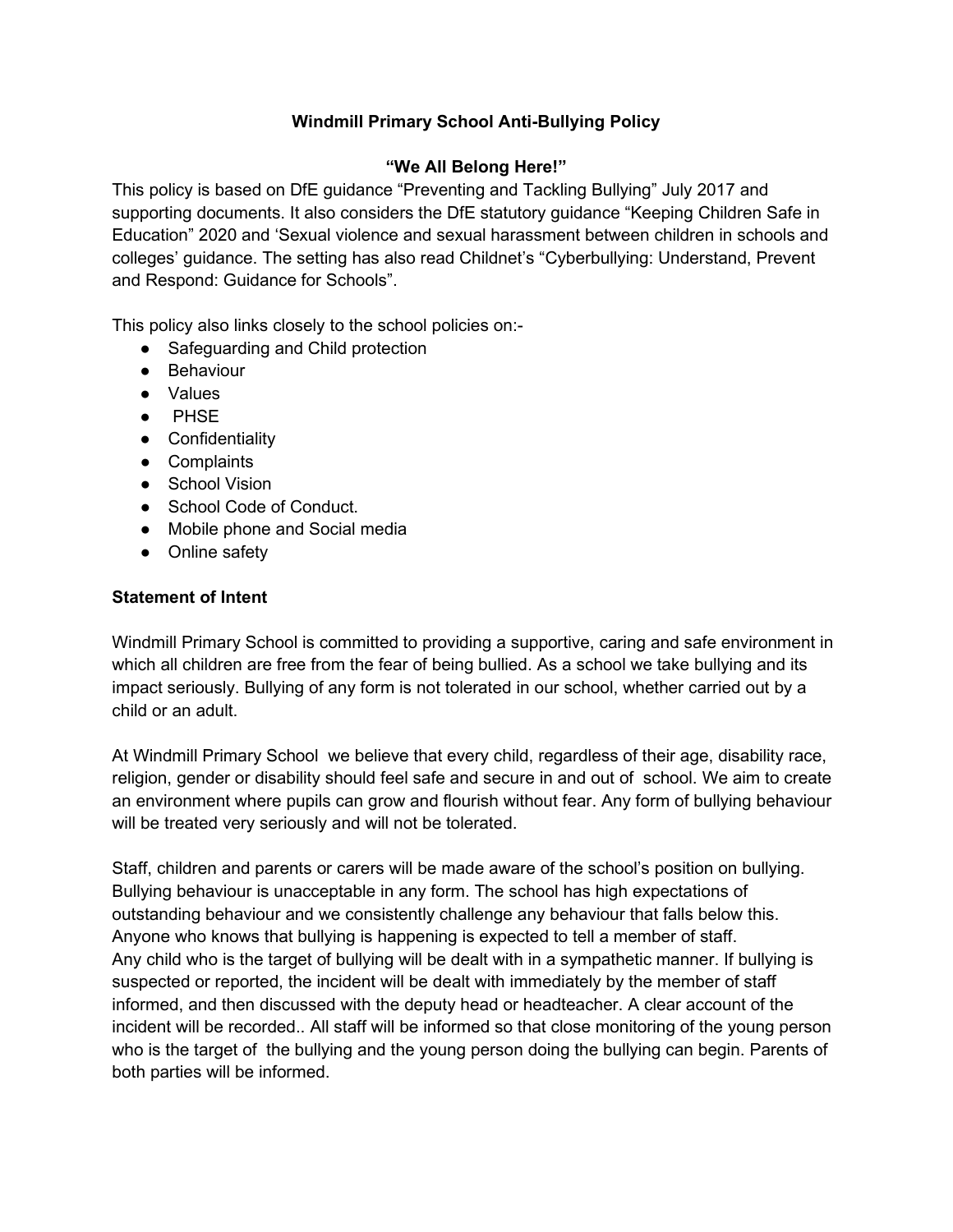## **Definition of Bullying**

We recognise that many children and young people will experience conflict in their relationships with other children and young people and as a school we are committed to developing empathy and the skills to manage relationships in a peaceful way that does not harm others.

#### **At Windmill Primary School we define bullying as:-**

The repetitive, intentional hurting of one person or group, either physically or emotionally. by another person or group, where the relationship involves an imbalance of power. It can happen face to face or online. Bullying is not having a single argument or fight with someone. It isn't saying something bad to someone once when you are angry.



#### **Why is it important to respond to bullying?**

There is considerable evidence to show that bullying has both short term and longer term impact on pupils. Bullying impacts on pupils' wellbeing, can impact on attendance and become a significant barrier to learning. Bullying is associated with lower levels of school engagement and achievement both in primary and secondary schools and can lead to mental health concerns such as anxiety and depression.

Bullying is unacceptable. Our school will respond promptly and effectively to reported incidents of bullying.

In our school community: Everybody has the right to be treated with respect. Everybody has the right to feel happy and safe. No-one deserves to be a target of bullying. Pupils who carry out bullying behaviour need to learn different ways of behaving.

National research has shown that some groups of pupils are particularly vulnerable to bullying these include pupils with SEND, looked after children, pupils from minority ethnic groups or faiths, young carers, LGBT pupils and those perceived to be LGBT.

#### **Types of bullying behaviour**

Bullying can take many forms::-

- Emotional being unfriendly, excluding, tormenting, threatening behaviour
- Verbal name calling, sarcasm, spreading rumours, teasing, use of derogatory or discriminatory language
- Physical pushing, kicking, hitting, punching or any use of violence
- Online use of social media, messaging and calls. Misuse of associated technology e.g photos and videos.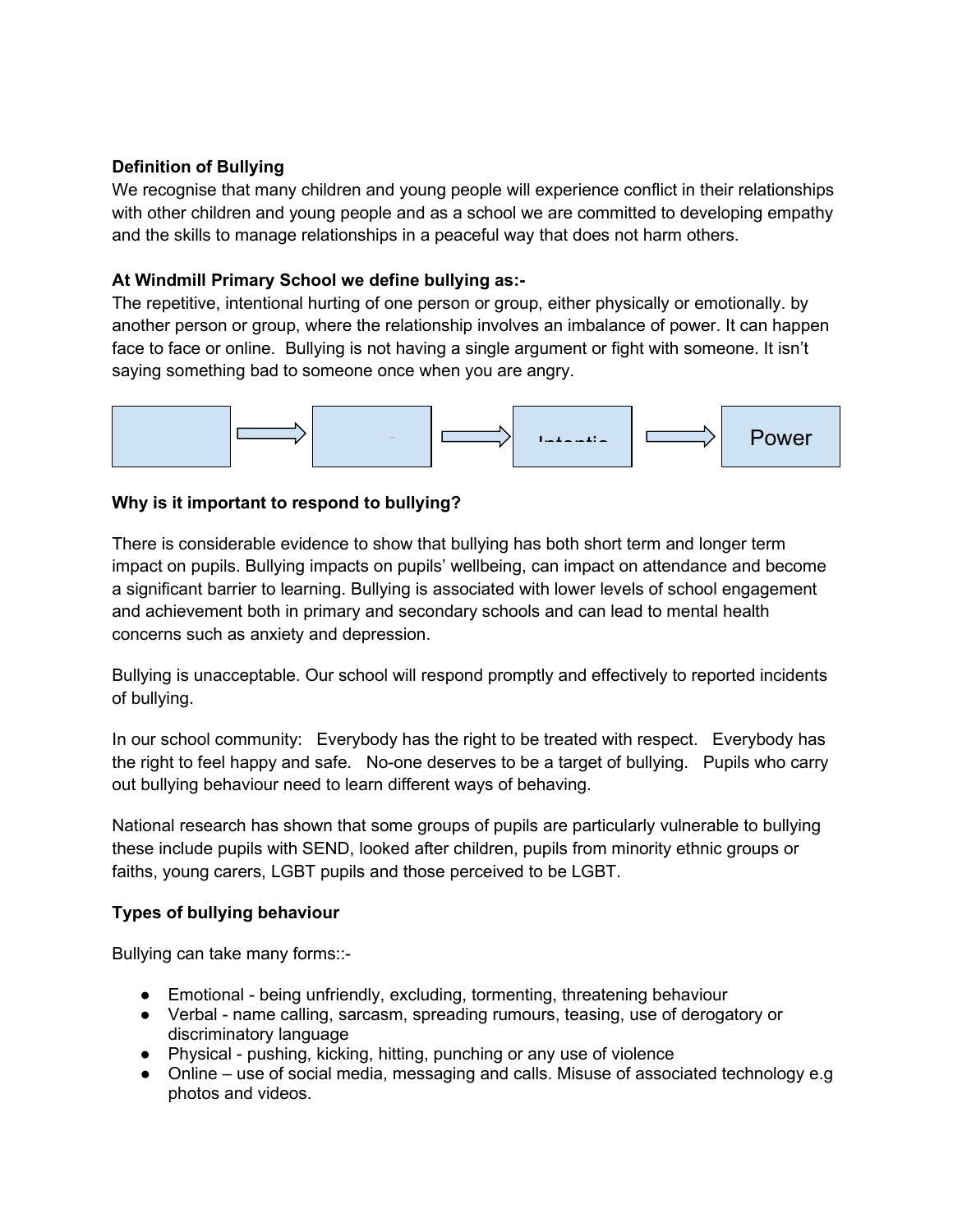- Racist racial taunts, graffiti, gestures
- Sexual unwanted physical contact, sexually abusive comments Homophobic or biphobic - bullying because of sexuality or perceived sexuality Transphobic – because of gender identity or perceived gender identity

#### **Aims of the Policy**

- To ensure that children learn in a supportive, caring and safe environment, without fear of being bullying behaviour
- To demonstrate that the school takes bullying behaviour seriously and that it will not be tolerated.
- To take measures to prevent all forms of bullying behaviour in the school and during offsite activities.
- To support everyone in actions to identify and protect those who might be the subject of bullying behaviour..
- To clarify for all pupils and staff that bullying behaviour is wholly and always unacceptable.
- To demonstrate to all that the safety and happiness of pupils is paramount.
- To promote an environment where children feel they can trust and tell adults if they are being subjected to bullying behaviour or know about any bullying.
- To promote positive attitudes in pupils (including conflict management training).
- To ensure that all staff are aware of their duty of care to those in their charge and the need to be alert to signs of bullying behaviour..
- To ensure that all staff are aware of procedures through regular training.

## **Preventing Bullying**

We foster a clear understanding that bullying, in any form, is unacceptable. We believe that preventing bullying is the responsibility of our whole school community and when there are incidents of bullying we will work together to deal with the situation and to learn from what has happened. In our school we do this by:

- Involving the school community in developing our policy including a child/ pupil friendly version of our policy.
- Using assemblies and circle time in class to ensure that pupils understand the differences between relational conflict and bullying.
- Building a positive ethos based on respecting and celebrating all types of difference in our school through our mantra of "We All Belong Here".
- Creating a safe and happy environment, with consequent positive relationships that have an impact on learning and achievement.
- Having a positive ethos that all pupils, staff and parents understand.
- Work in school which develops empathy, social skills and emotional understanding e.g. PSHE, Citizenship, social and emotional learning programmes, circle time, peer mediation and playground buddies.
- Secure the safety of the target of bullying
- Take actions to stop the bullying from happening again.
- Whole school learning reflection on what we have learnt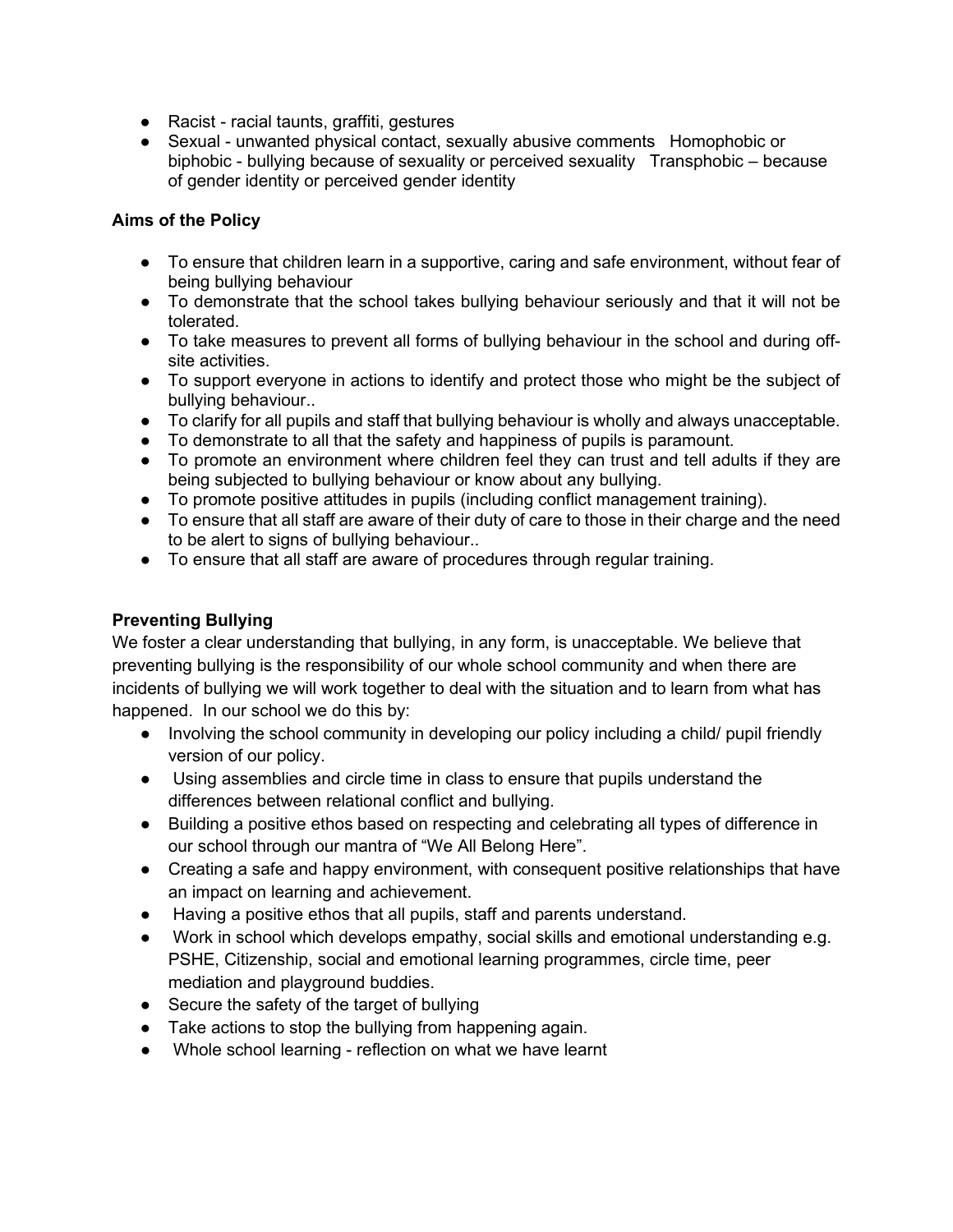- Think about any safeguarding concern and report concerns to Designated Safeguarding Lead. Provide assurances to the child that concerns have been listened to and action will be taken. Consider who else is involved and what roles they have taken.
- Send a clear message that the bullying behaviour must stop.
- Work with both parties to find solutions. Identify the most effective way of preventing reoccurrence and any consequences.
- Reflect and learn from bullying episodes –consider what needs to happen next to prevent future bullying e.g. PSHE, training etc.
- Raising awareness of online bullying through regular e-safety lessons.
- Adopting a social model approach to bullying. Diversity is valued and everyone is included in our school.
- Focussed work with individuals and groups of pupils where required to support understanding and development of social skills e.g. social skills groups, ELSA (Emotional Literacy Support Assistant), Silver Seal.
- Ensuring playground and midday staff are trained and we have a range of activities at lunchtime to promote positive play.
- Offering training to all school staff around bullying, including specific guidance on those groups who are most likely to be bullied.

## **Reporting Bullying**

At Windmill Primary School pupils are encouraged to talk to staff when they are unhappy or have concerns. Pupils in our school understand that they have a right to feel safe and a responsibility to support others to feel and be safe.

- Pupils are encouraged to report bullying to:-
	- ❖ A trusted adult
	- ❖ The class teacher / TA
	- ❖ A friend or buddy
	- ❖ A family member
- Each class has a worry box where children can report their concerns if they do not feel confident talking to an adult.
- The Learning Mentor also has a worry box outside her room should a child want to talk to her.
- Children are taught that it is important to talk to a trusted adult if bullying is taking place outside of school.
- Parents and carers are encouraged to report any concerns to the child's class teacher, a member of the SMT or to the headteacher. Parents are not allowed to carry out their own investigations into an allegation of bullying.
- When pupils report their concerns our staff are trained to LISTEN and to BELIEVE. We involve children as far as possible in finding solutions.

## **Responding to Bullying**

.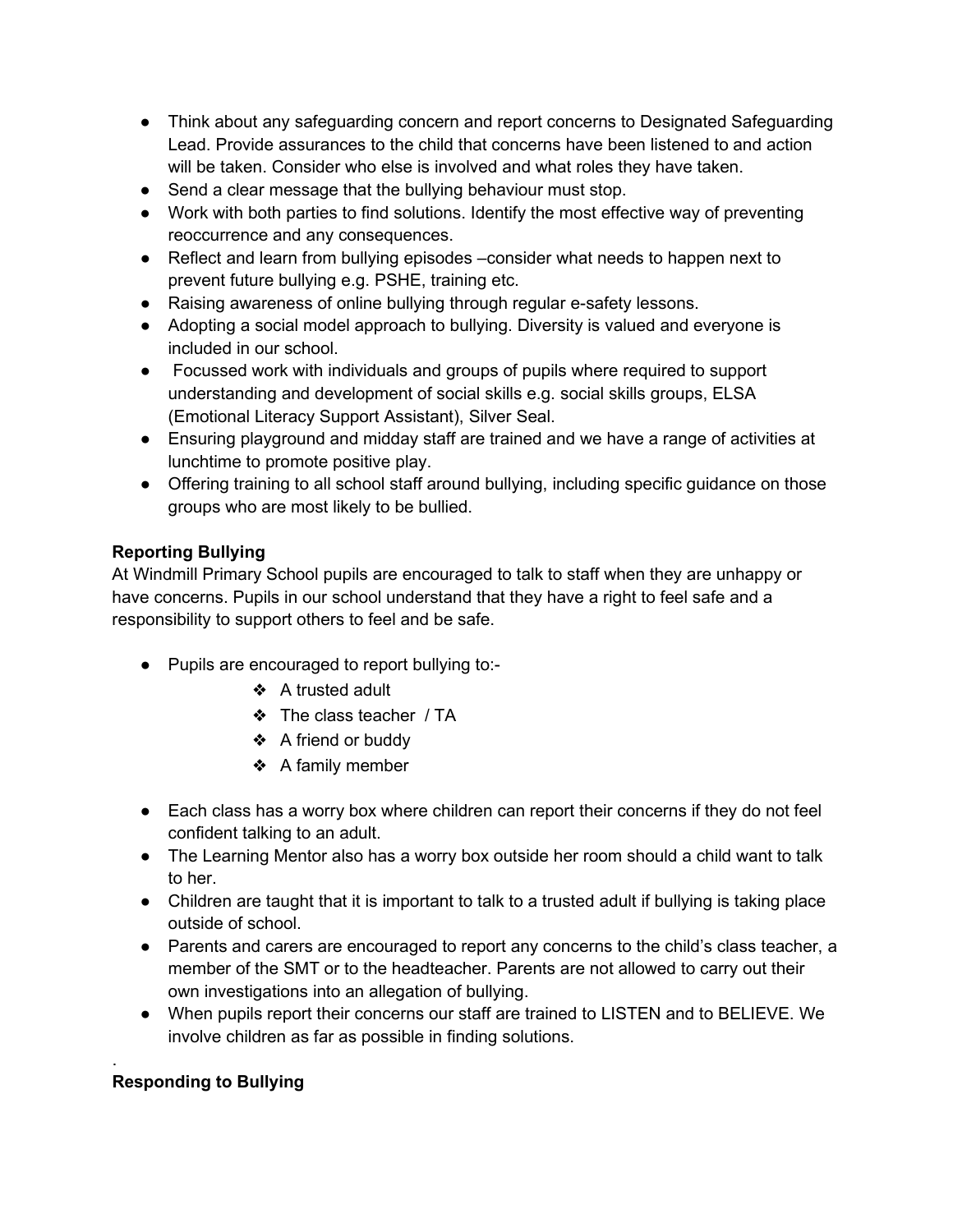The following steps will be taken when dealing with all incidents of bullying reported to the school (The Oxfordshire Checklist is a useful document see appendix A):

- If bullying is suspected or reported, the incident will be dealt with immediately by the member of staff who has been approached or witnessed the concern.
- The school will provide appropriate support for the person being bullied making sure they are not at risk of immediate harm and will involve them in any decision making, as appropriate.
- The headteacher or another member of leadership staff will interview all parties involved.
- The DSL will be informed of all bullying issues where there are safeguarding concerns.
- The school will speak with and inform other staff members, where appropriate.
- The school will ensure parents/carers are kept informed about the concern and action taken, as appropriate and in line with child protection and confidentiality policies.
- Sanctions, as identified within the school behaviour policy, and support will be implemented in consultation with all parties concerned.
- When appropriate Restorative Justice will be used to try to "repair" the relationship
- If necessary, other agencies may be consulted or involved, such as the police, if a criminal offence has been committed, or other local services including early help or children's social care, if a child is felt to be at risk of significant harm.
- Where the bullying of or by pupils takes place off school site or outside of normal school hours (including cyberbullying), the school will ensure that the concern is fully investigated. If required, the DSL will collaborate with other schools. Appropriate action will be taken, including providing support and implementing sanctions in school in accordance with this policy and the school's behaviour policy.
- A clear and precise account of bullying incidents will be recorded by the school on Google Drive.This will include recording appropriate details regarding decisions and action taken.

## **Support Following an Incident of Bullying**

**Supporting pupils • Pupils who have been bullied will be supported by:** 

- Reassuring the pupil and providing continuous pastoral support.
- Offering an immediate opportunity to discuss the experience with their teacher, the designated safeguarding lead, or a member of staff of their choice.
- Being advised to keep a record of the bullying as evidence and discuss how to respond to concerns and build resilience as appropriate.
- Working towards restoring self-esteem and confidence.
- Restorative Justice will be used where applicable.
- Providing ongoing support; this may include: working and speaking with staff, offering formal counselling, engaging with parents and carers.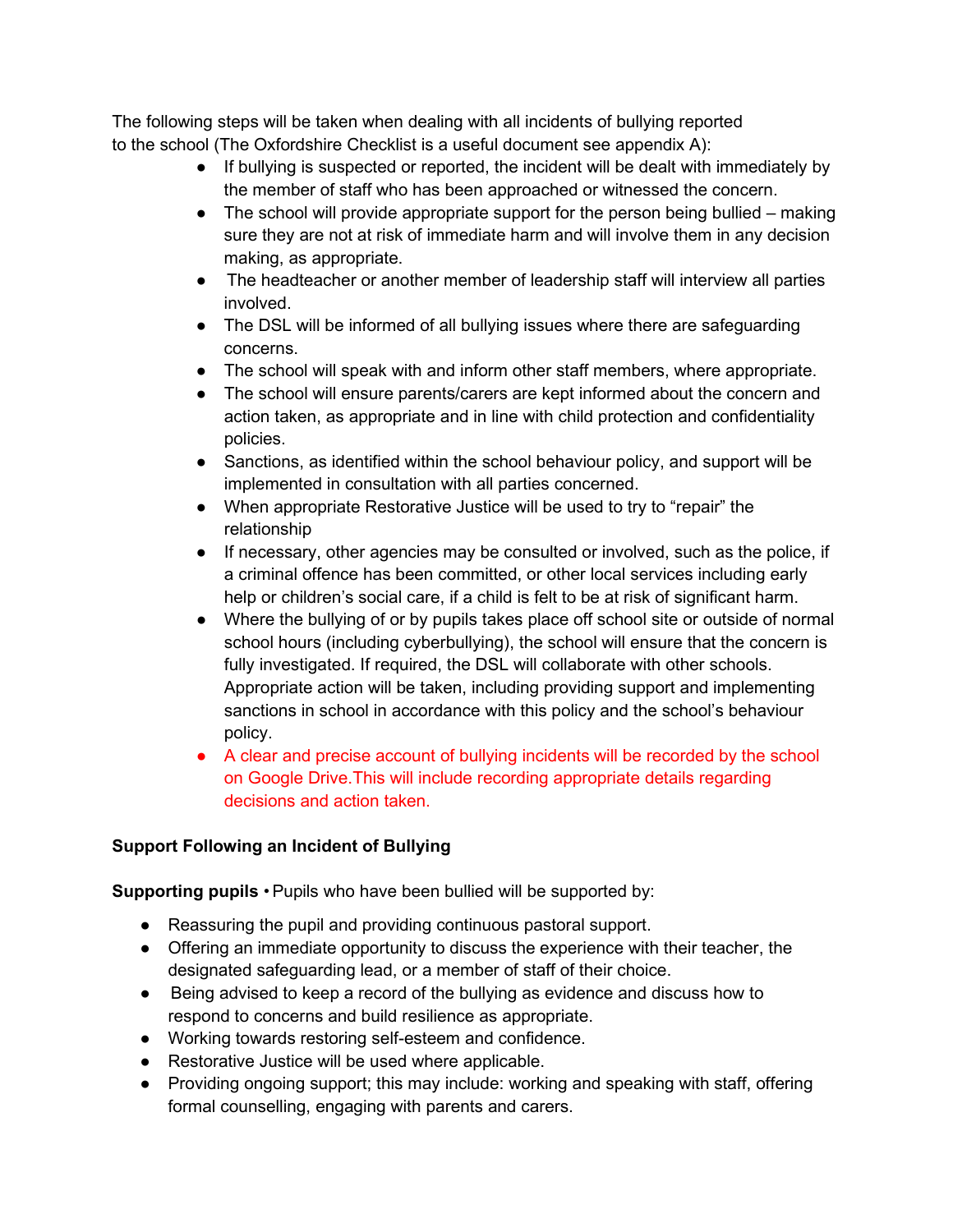● Where necessary, working with the wider community and local/national organisations to provide further or specialist advice and guidance; this could include support through Early Help or Children Social Work Service, or support through the Children and Young People's Mental Health Service (CYPMHS).

## **Pupils who have carried out bullying behaviour will be helped by:**

- Discussing what happened, establishing the concern and the need to change.
- Informing parents/carers to help change the attitude and behaviour of the child.
- Providing appropriate education and support regarding their behaviour or actions.
- If online, requesting that content be removed and reporting accounts/content to service provider.
- Sanctioning, in line with school behaviour/ policy; this may include official warnings, pay back,removal of privileges (including online access when encountering cyberbullying concerns), and fixed-term or permanent exclusions.
- Restorative Justice will be used when applicable.
- Where necessary, working with the wider community and local/national organisations to provide further or specialist advice and guidance; this may include involvement from the Police or referrals to Early Help, Children Social Work Service, or the Children and Young People's Mental Health Service (CYPMHS).

## **Cyberbullying**

"Cyber-bullying is an aggressive, intentional act carried out by a group or individual using electronic forms of contact repeatedly over time against a victim who cannot easily defend him or herself." References to teaching about cybersafety can also be found in the PHSE policy and ICT policy.

## **Types of Cyber Bullying:-**

There are 9 identified categories of cyber bullying:

- The use of mobile phones to harass for sending nasty calls or text messages, including threats, intimidation, harassment. Taking and sharing humiliating images. Videoing other people being harassed and sending these to other phones or internet sites.
- Instant Messenger Sending nasty messages or content. Using someone else's account to forward rude or mean messages via their contacts list.
- Chat Rooms and Message Boards for sending nasty or threatening anonymous messages. Groups of people deciding to pick on or ignore individuals. Making friends under false pretences – people pretending to be someone they're not in order to get personal information that they can misuse in a range of ways – e.g. by spreading secrets or blackmailing.
- Email for sending nasty or threatening messages. Forwarding unsuitable content including images and video clips, or sending computer viruses. Accessing someone else's account, e.g. to forward personal emails or delete emails
- Webcams for making and sending inappropriate content. Persuading or threatening young people to act in inappropriate ways. Using inappropriate recordings to manipulate young people.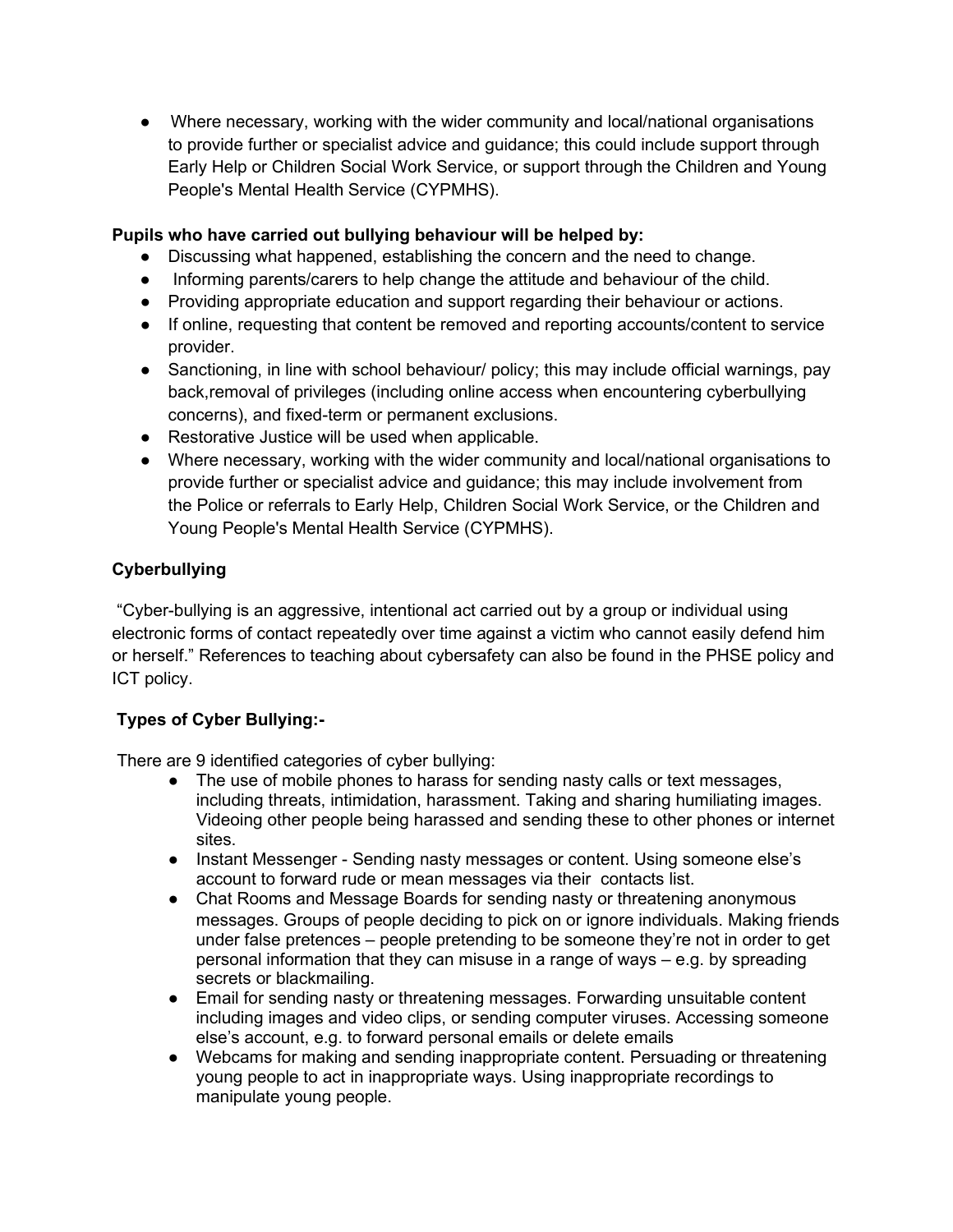- Social Network Sites for posting nasty comments, humiliating images / video. Accessing another person's account details and sending unpleasant messages, deleting information or making private information public. Groups of people picking on individuals by excluding them. Creating fake profiles to pretend to be someone else, e.g. to bully, harass or get the person into trouble.
- Video hosting sites for posting embarrassing, humiliating film of someone
- Virtual Learning Environments for posting inappropriate messages or images. Hacking into someone else's account to post inappropriate comments or delete schoolwork.
- Gaming Sites, consoles and virtual worlds for name-calling, making abusive / derogatory remarks. Players may pick on weaker or less experienced users, repeatedly killing their characters.
- Forwarding unwanted messages to other devices in the immediate vicinity.

## **School Policy on Cyber Bullying**

- Only Year 6 pupils are allowed to bring a phone into school. It must be handed to the teacher on arrival who will store it safely until the end of the day.
- The school arranges for the community police officer to come into school to talk about safe use of the net and mobile phones.
- Staff have a duty to make sure that they are familiar with their role in dealing with cyberbullying.
- Victims should keep emails and text as evidence for tracing and possible police action.
- The school has a code of conduct for use of the internet and access is screened by a variety of blocks which are updated regularly.
- Teachers must teach safe internet use and strictly apply all school policies.

At Windmill we believe that parental support and understanding in safe use of the net is an essential component in managing cyber bullying

Children should understand that they must tell an adult if they are being bullied in these ways, that they should not delete any bullying messages or texts, but they should never respond to these.

#### **Equal Opportunities**

The school's equal opportunities policy will be adhered to all times when implementing the anti bullying policy.

#### **Health and Safety**

A risk assessment will be carried for any case of bullying that puts the health and safety of any child or adult in the school at risk.

#### **Resources**

Oxfordshire County Council Intranet has a huge range of resources and links. This can be accessed at:-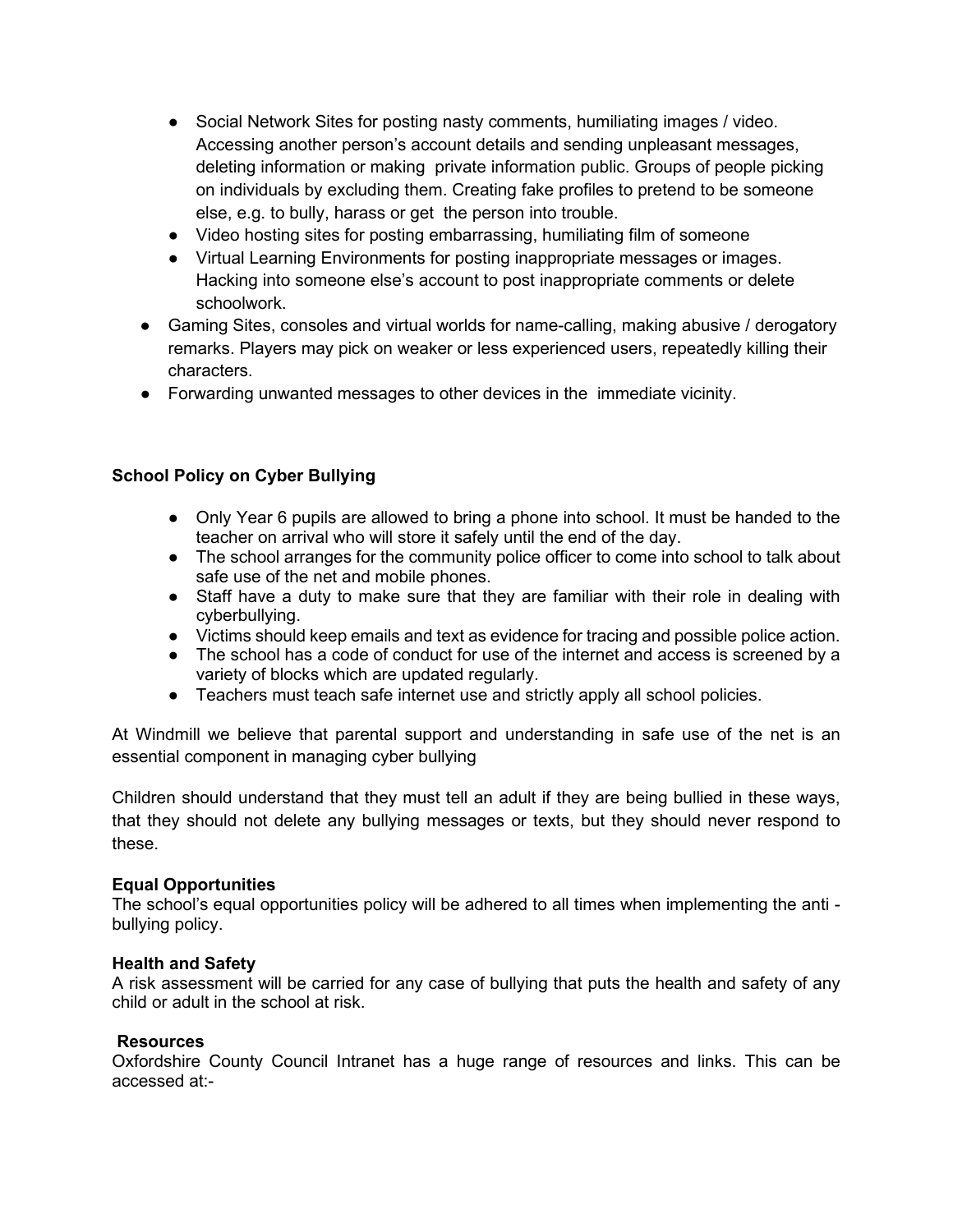- <http://schools.oxfordshire.gov.uk/cms/content/anti-bullying>
- Full report the use and effectiveness of anti-bullying strategies in schools (.pdf format, [2Mb\).](https://www.education.gov.uk/publications/eOrderingDownload/DFE-RR098.pdf)
- The Anti-bullying alliance has extensive advice and information for parents and carers including an on-line interactive Anti Bullying tool for parents. [https://www.anti](https://www.anti-bullying.org.uk/tools-iformation/advice-parents)[bullying.org.uk/tools-iformation/advice-parents](https://www.anti-bullying.org.uk/tools-iformation/advice-parents)

Resources linked directly to cyberbullying can be found on :-

- <https://www.digizen.org/downloads/cyberbullyingOverview.pdf>
- [http://schools.oxfordshire.gov.uk/cms/content/internet-safety-and-cyberbullying.](http://schools.oxfordshire.gov.uk/cms/content/internet-safety-and-cyberbullying) This also includes links to recommended websites.
- http://schools.oxfordshire.gov.uk/cms/sites/schools/files/folders/folders/documents/antibu llying/OCCCyberbullyingGuidanceforSchools.pdf

## **Useful Documents to Support this Policy**

- Overview of Sexting Guidance
- [Sexting in Schools and Colleges](https://assets.publishing.service.gov.uk/government/uploads/system/uploads/attachment_data/file/609874/6_2939_SP_NCA_Sexting_In_Schools_FINAL_Update_Jan17.pdf)
- <http://schools.oxfordshire.gov.uk/cms/content/policy-and-guidance>
- <http://schools.oxfordshire.gov.uk/cms/content/policy-and-guidance>
- [http://www.stonewall.org.uk/get-involved/education/secondary-schools/homophobic](http://www.stonewall.org.uk/get-involved/education/secondary-schools/homophobic-language-materials)[language-materials](http://www.stonewall.org.uk/get-involved/education/secondary-schools/homophobic-language-materials)
- <https://www.gov.uk/government/publications/preventing-and-tackling-bullying>
- [https://www.gov.uk/government/publications/preventing-and-tackling](https://www.gov.uk/government/publications/preventing-and-tackling-bullying)[bullying](https://www.gov.uk/government/publications/preventing-and-tackling-bullying)<http://schools.oxfordshire.gov.uk/cms/content/policy-and-guidance> section
- <http://schools.oxfordshire.gov.uk/cms/content/policy-and-guidance>

#### **Review**

This policy will be reviewed at least every 3 years.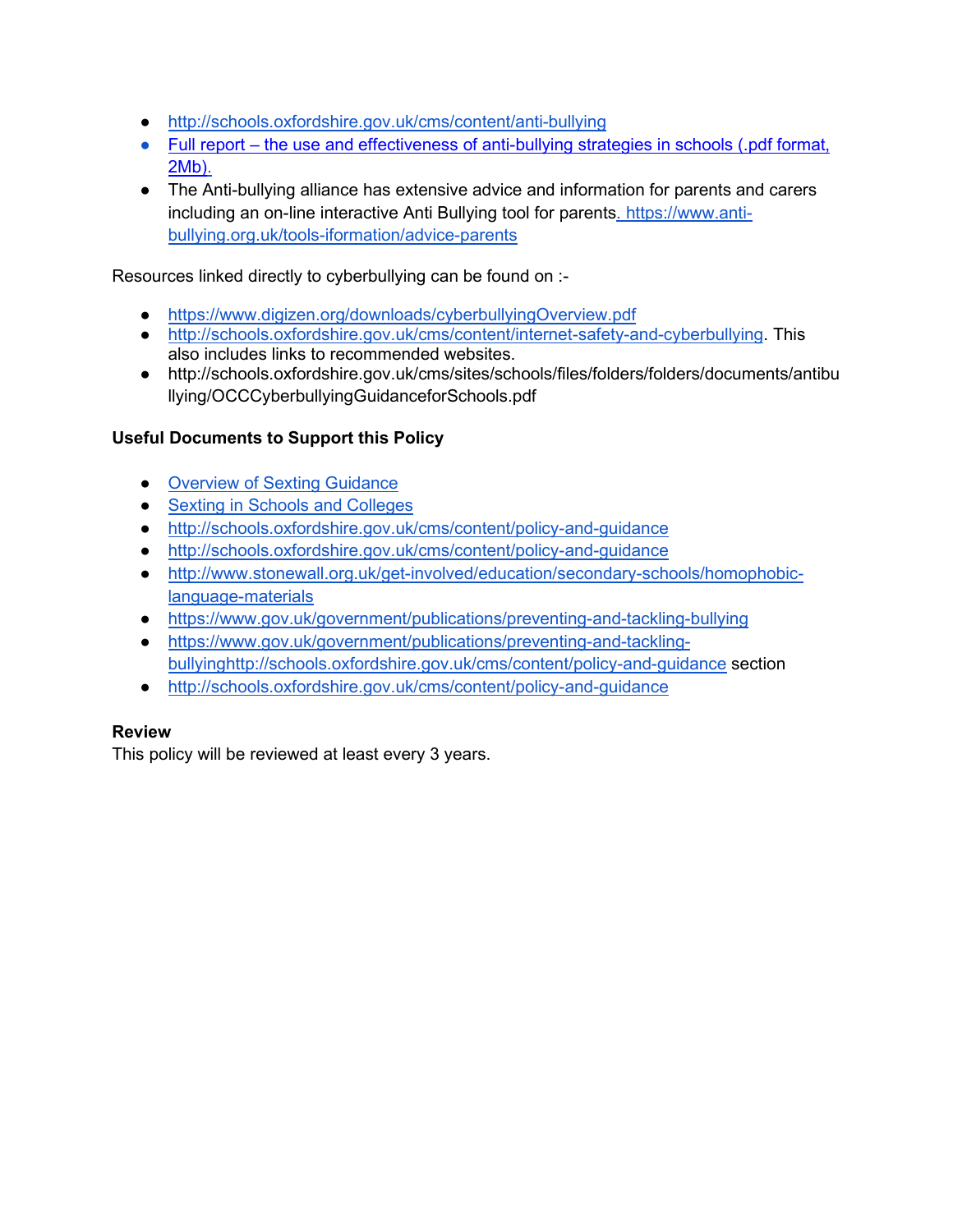Appendix A

# **Checklist for Managing a Bullying Incident**

## **NB: Follow the interview guidelines for all parties – see page 2**

|                                                                                                                                                                                                                                                                              | ü |
|------------------------------------------------------------------------------------------------------------------------------------------------------------------------------------------------------------------------------------------------------------------------------|---|
| 1. Young person tells you he/she is being bullied or incident is observed                                                                                                                                                                                                    |   |
| 2. Report to a responsible member of staff                                                                                                                                                                                                                                   |   |
| 3. Record incident following Oxon guidelines                                                                                                                                                                                                                                 |   |
| 4. Ensure that an appropriate adult meets with the target of the bullying.<br>Follow interview guidelines and record.                                                                                                                                                        |   |
| 5. Listen to other young people who may have observed the incident.<br>Follow interview guidelines and record.                                                                                                                                                               |   |
| 6. Ensure that appropriate adult meets with the young person alleged to<br>be responsible. Follow interview guidelines and record.                                                                                                                                           |   |
| 7. If there is evidence or admission of bullying, issue appropriate<br>sanctions following Anti-Bullying policy and behaviour policy. If you are<br>using a restorative approach provide opportunity for young person to<br>reflect and consider how they might make amends. |   |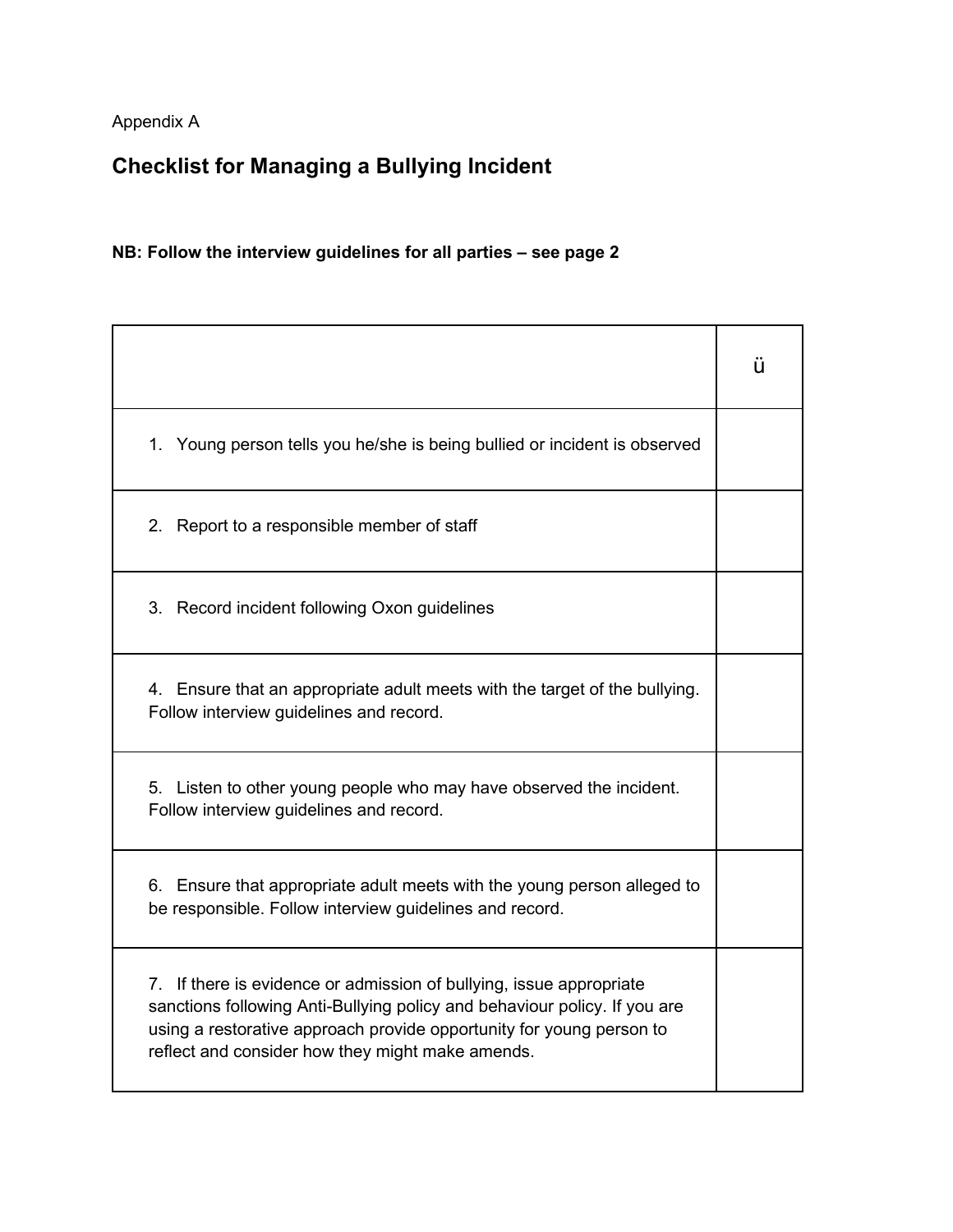| 8. Consider whether the impact of bullying is severe enough to warrant<br>this being a safeguarding issue. If appropriate refer to designated<br>safeguarding lead.                                                                                                                                                                                                                                          |  |
|--------------------------------------------------------------------------------------------------------------------------------------------------------------------------------------------------------------------------------------------------------------------------------------------------------------------------------------------------------------------------------------------------------------|--|
| 9. If no bullying has taken place, or there is insufficient evidence,<br>consider what further action is needed to reassure and meet the needs of<br>those concerned                                                                                                                                                                                                                                         |  |
| 10. Inform the target of outcomes and actions taken. Keep them informed<br>throughout. Provide on-going support                                                                                                                                                                                                                                                                                              |  |
| 11. Inform the young person responsible of outcomes and actions taken,<br>Keep them informed throughout. Provide on-going support                                                                                                                                                                                                                                                                            |  |
| 12. Contact the parent/carers of the target of the bullying. Inform them of<br>the incident and offer appropriate support. Keep them informed<br>throughout.                                                                                                                                                                                                                                                 |  |
| 13. Contact the parent/carers of the young person responsible for the<br>bullying. Inform them of the incident and offer appropriate support. Keep<br>them informed throughout.                                                                                                                                                                                                                              |  |
| 14. Where a criminal offence has been committed, consider reporting the<br>incident to the police or inform parents of the target that they may want to<br>do so                                                                                                                                                                                                                                             |  |
| 15. Consider what additional input is required in terms of: proactive work<br>to address prejudice or promote diversity, work with class or year group,<br>assembly, individual or group work with young people concerned, referral<br>to outside agencies etc. If concerns are serious, visit the OSCB website<br>to consider whether referral for further child and family support might be<br>appropriate |  |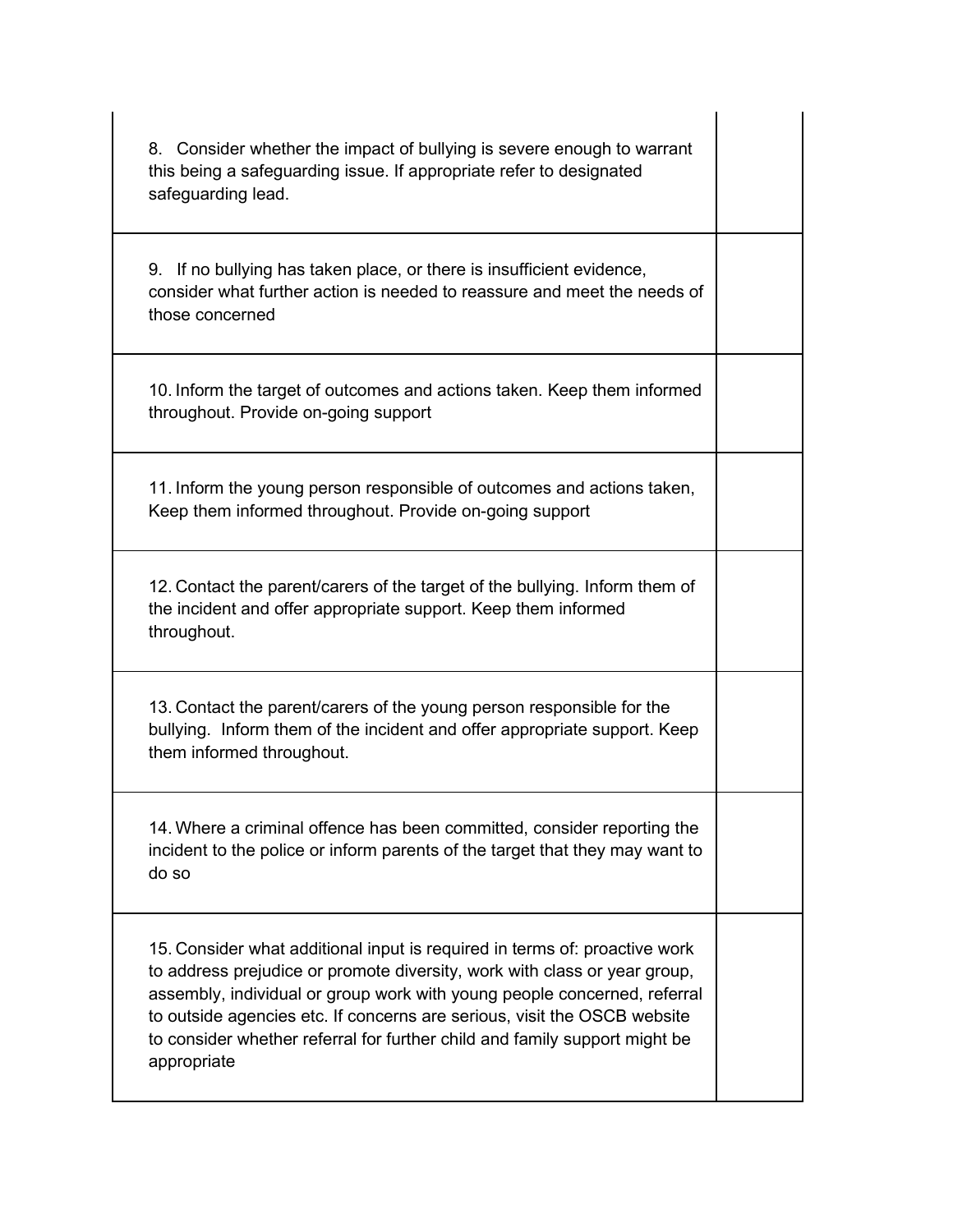| 16. Monitor the situation and review with all parties to ensure the bullying<br>has stopped.                    |  |
|-----------------------------------------------------------------------------------------------------------------|--|
| 17. Review how successful your approach has been. What additional<br>preventative measures need to be in place? |  |

Oxfordshire has a recommende[d](http://schools.oxfordshire.gov.uk/cms/sites/schools/files/folders/folders/documents/antibullying/policies/Recordingprejudicerelatedincidentorbullyingform.doc) [Form for recording prejudice-related incidents and bullying](http://schools.oxfordshire.gov.uk/cms/sites/schools/files/folders/folders/documents/antibullying/policies/Recordingprejudicerelatedincidentorbullyingform.doc)  [\(doc format, 116KB\)](http://schools.oxfordshire.gov.uk/cms/sites/schools/files/folders/folders/documents/antibullying/policies/Recordingprejudicerelatedincidentorbullyingform.doc) that can be accessed online. This can also be set up on your Schools Information Management system. [recording prejudice related incidents and bullying on SIMS](http://schools.oxfordshire.gov.uk/cms/sites/schools/files/folders/folders/documents/antibullying/policies/recordingprejudice.docx)

#### **Guidelines for interview with all parties**

- Consider using a restorative approach to respond to the incident if staff have received appropriate training. For further information about effectiveness of restorative approach[e](https://www.education.gov.uk/publications/eOrderingDownload/DFE-RR098.pdf)s please see Full report – the use and effectiveness of anti-bullying strategies [in schools \(.pdf format, 2Mb\).](https://www.education.gov.uk/publications/eOrderingDownload/DFE-RR098.pdf)
- Allocate sufficient time to listen
- Take the incident seriously and reassure them